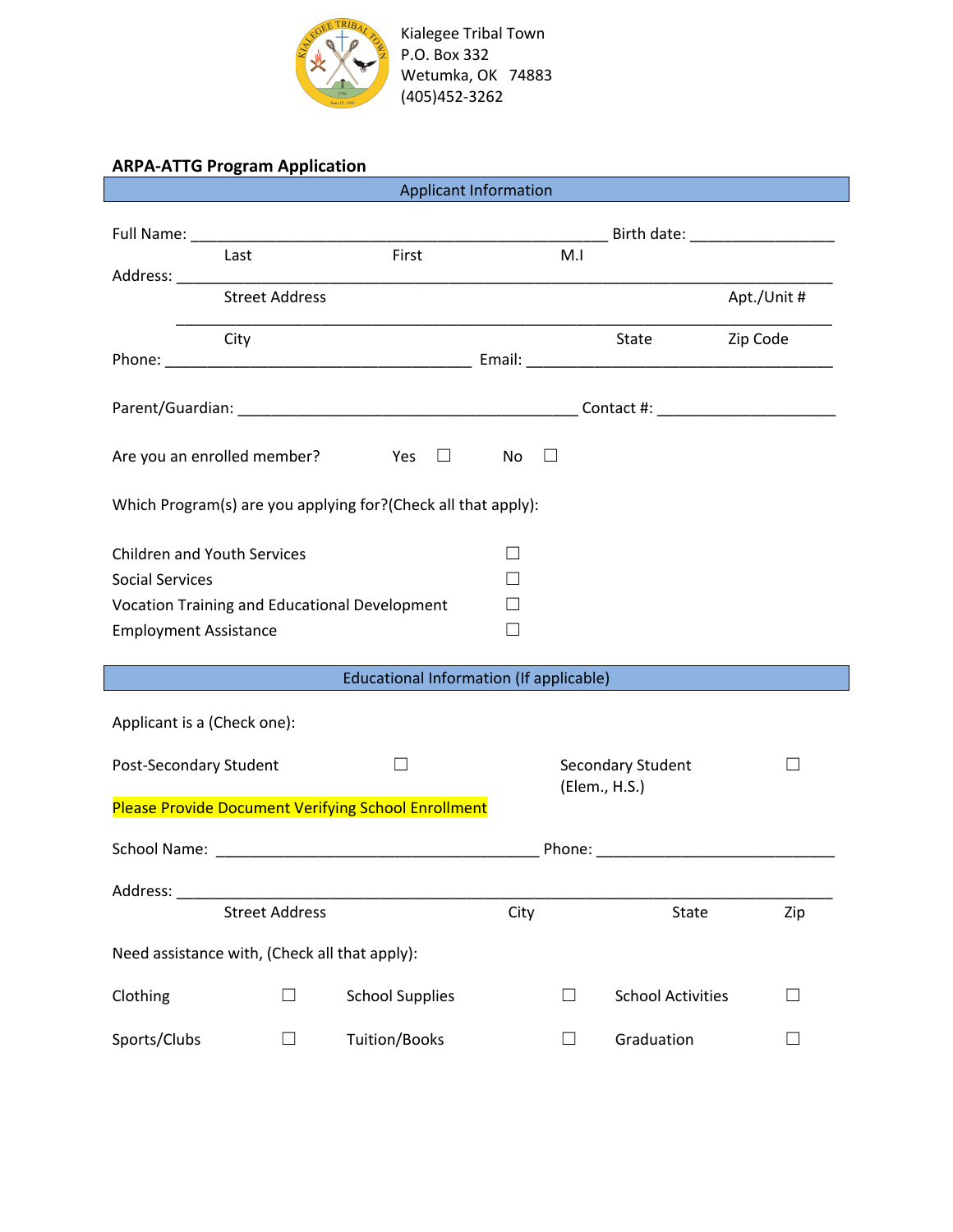

| Housing  | Completion Incentive<br>(for Post-secondary) | Fuel Expense<br>(for Post-secondary) |  |
|----------|----------------------------------------------|--------------------------------------|--|
| Other    |                                              |                                      |  |
| Explain: |                                              |                                      |  |
|          |                                              |                                      |  |
|          |                                              |                                      |  |

## Employment Information (If applicable)

| Applicant is currently (Check all that apply):                                                                                            |  |             |       |     |  |
|-------------------------------------------------------------------------------------------------------------------------------------------|--|-------------|-------|-----|--|
| Unemployed                                                                                                                                |  | Employed    |       |     |  |
| <b>Job Searching</b>                                                                                                                      |  |             |       |     |  |
|                                                                                                                                           |  |             |       |     |  |
|                                                                                                                                           |  |             |       |     |  |
| <b>Street</b>                                                                                                                             |  | <b>City</b> | State | Zip |  |
|                                                                                                                                           |  |             |       |     |  |
| Were your hours or pay reduced due to the COVID-19 Pandemic<br>Yes<br>Were you laid off or furloughed due to the COVID-19 Pandemic<br>Yes |  |             |       |     |  |
|                                                                                                                                           |  |             |       |     |  |
| Social Services (if applicable)                                                                                                           |  |             |       |     |  |
| Why assistance is needed (Check all that apply):                                                                                          |  |             |       |     |  |

Funeral/Burial Assistance □ Name of deceased member: \_\_\_\_\_\_\_\_\_\_\_\_\_\_\_\_\_\_\_\_\_\_\_\_\_\_\_